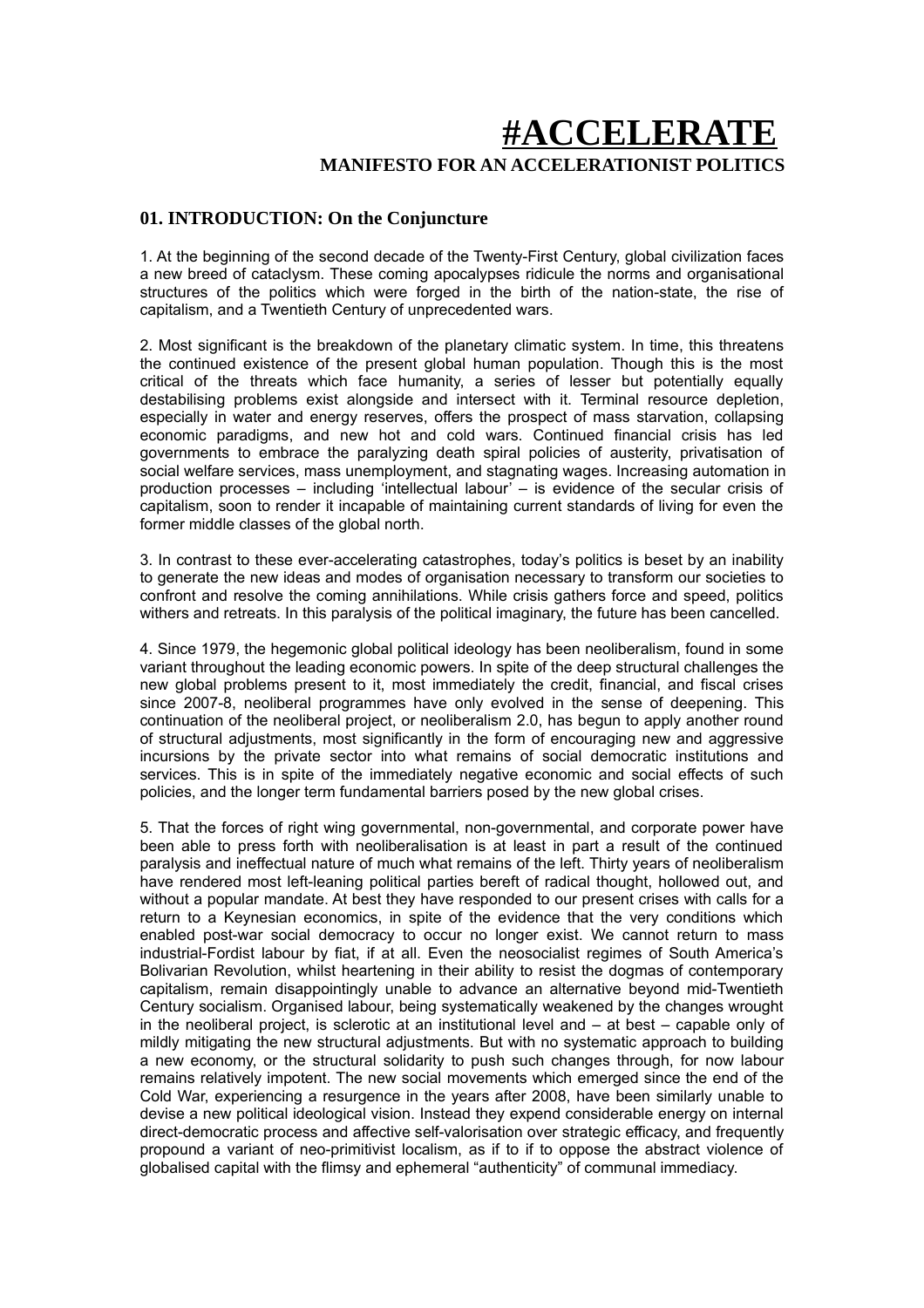6. In the absence of a radically new social, political, organisational, and economic vision the hegemonic powers of the right will continue to be able to push forward their narrow-minded imaginary, in the face of any and all evidence. At best, the left may be able for a time to partially resist some of the worst incursions. But this is to be Canute against an ultimately irresistible tide. To generate a new left global hegemony entails a recovery of lost possible futures, and indeed the recovery of *the future* as such.

## **02. INTEREGNUM: On Accelerationisms**

1. If any system has been associated with ideas of acceleration it is capitalism. The essential metabolism of capitalism demands economic growth, with competition between individual capitalist entities setting in motion increasing technological developments in an attempt to achieve competitive advantage, all accompanied by increasing social dislocation. In its neoliberal form, its ideological self-presentation is one of liberating the forces of creative destruction, setting free ever-accelerating technological and social innovations.

2. The philosopher Nick Land captured this most acutely, with a myopic yet hypnotising belief that capitalist speed alone could generate a global transition towards unparalleled technological singularity. In this visioning of capital, the human can eventually be discarded as mere drag to an abstract planetary intelligence rapidly constructing itself from the bricolaged fragments of former civilisations. However Landian neoliberalism confuses speed with acceleration. We may be moving fast, but only within a strictly defined set of capitalist parameters that themselves never waver. We experience only the increasing speed of a local horizon, a simple brain-dead onrush rather than an acceleration which is also navigational, an experimental process of discovery within a universal space of possibility. It is the latter mode of acceleration which we hold as essential.

3. Even worse, as Deleuze and Guattari recognized, from the very beginning what capitalist speed deterritorializes with one hand, it reterritorializes with the other. Progress becomes constrained within a framework of surplus value, a reserve army of labour, and free-floating capital. Modernity is reduced to statistical measures of economic growth and social innovation becomes encrusted with kitsch remainders from our communal past. Thatcherite-Reaganite deregulation sits comfortably alongside Victorian 'back-to-basics' family and religious values.

4. A deeper tension within neoliberalism is in terms of its self-image as the vehicle of modernity, as literally synonymous with modernisation, whilst promising a future that it is constitutively incapable of providing. Indeed, as neoliberalism has progressed, rather than enabling individual creativity, it has tended towards eliminating cognitive inventiveness in favour of an affective production line of scripted interactions, coupled to global supply chains and a neo-Fordist Eastern production zone. A vanishingly small cognitariat of elite intellectual workers shrinks with each passing year – and increasingly so as algorithmic automation winds its way through the spheres of affective and intellectual labour. Neoliberalism, though positing itself as a necessary historical development, was in fact a merely contingent means to ward off the crisis of value that emerged in the 1970s. Inevitably this was a sublimation of the crisis rather than its ultimate overcoming.

5. It is Marx, along with Land, who remains the paradigmatic accelerationist thinker. Contrary to the all-too familiar critique, and even the behaviour of some contemporary Marxians, we must remember that Marx himself used the most advanced theoretical tools and empirical data available in an attempt to fully understand and transform his world. He was not a thinker who resisted modernity, but rather one who sought to analyse and intervene within it, understanding that for all its exploitation and corruption, capitalism remained the most advanced economic system to date. Its gains were not to be reversed, but accelerated beyond the constraints the capitalist value form.

6. Indeed, as even Lenin wrote in the 1918 text "*Left Wing" Childishness*:

"Socialism is inconceivable without large-scale capitalist engineering based on the latest discoveries of modern science. It is inconceivable without planned state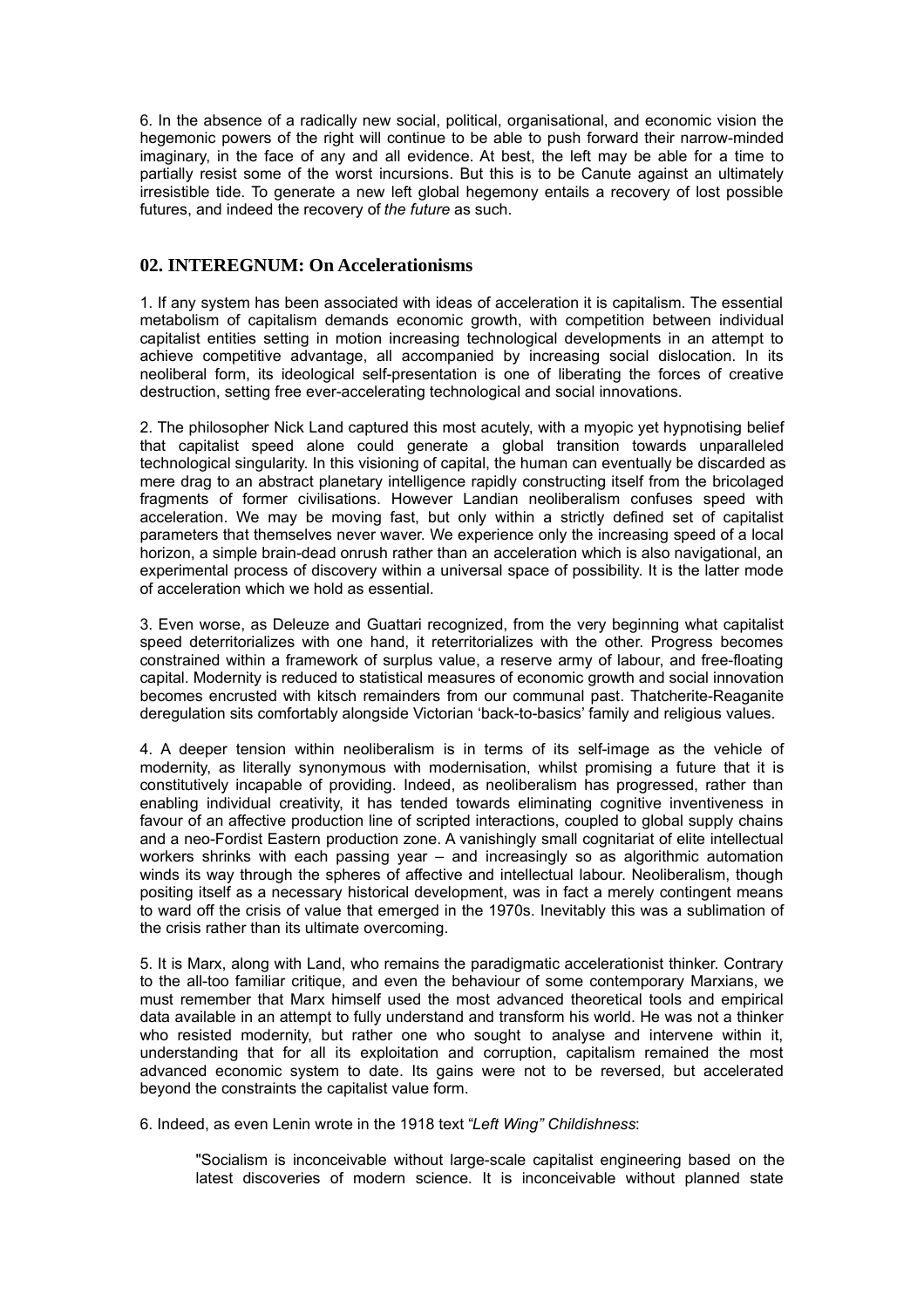organisation which keeps tens of millions of people to the strictest observance of a unified standard in production and distribution. We Marxists have always spoken of this, and it is not worth while wasting two seconds talking to people who do not understand even this (anarchists and a good half of the Left Socialist-Revolutionaries)."

7. As Marx was aware, capitalism cannot be identified as the agent of true acceleration. Similarly, the assessment of left politics as antithetical to technosocial acceleration is also, at least in part, a severe misrepresentation. Indeed, if the political left is to have a future it must be one in which it maximally embraces this suppressed accelerationist tendency.

## **03: MANIFEST: On the Future**

1. We believe the most important division in today's left is between those that hold to a *folk politics* of localism, direct action, and relentless horizontalism, and those that outline what must become called an *accelerationist politics* at ease with a modernity of abstraction, complexity, globality, and technology. The former remains content with establishing small and temporary spaces of non-capitalist social relations, eschewing the real problems entailed in facing foes which are intrinsically non-local, abstract, and rooted deep in our everyday infrastructure. The failure of such politics has been built-in from the very beginning. By contrast, an accelerationist politics seeks to preserve the gains of late capitalism while going further than its value system, governance structures, and mass pathologies will allow.

2. All of us want to work less. It is an intriguing question as to why it was that the world's leading economist of the post-war era believed that an enlightened capitalism inevitably progressed towards a radical reduction of working hours. In *The Economic Prospects for Our Grandchildren* (written in 1930), Keynes forecast a capitalist future where individuals would have their work reduced to three hours a day. What has instead occurred is the progressive elimination of the work-life distinction, with work coming to permeate every aspect of the emerging social factory.

3. Capitalism has begun to constrain the productive forces of technology, or at least, direct them towards needlessly narrow ends. Patent wars and idea monopolisation are contemporary phenomena that point to both capital's need to move beyond competition, and capital's increasingly retrograde approach to technology. The properly accelerative gains of neoliberalism have not led to less work or less stress. And rather than a world of space travel, future shock, and revolutionary technological potential, we exist in a time where the only thing which develops is marginally better consumer gadgetry. Relentless iterations of the same basic product sustain marginal consumer demand at the expense of human acceleration.

4. We do not want to return to Fordism. There can be no return to Fordism. The capitalist "golden era" was premised on the production paradigm of the orderly factory environment, where (male) workers received security and a basic standard of living in return for a lifetime of stultifying boredom and social repression. Such a system relied upon an international hierarchy of colonies, empires, and an underdeveloped periphery; a national hierarchy of racism and sexism; and a rigid family hierarchy of female subjugation. For all the nostalgia many may feel, this regime is both undesirable and practically impossible to return to.

5. Accelerationists want to unleash latent productive forces. In this project, the material platform of neoliberalism does not need to be destroyed. It needs to be *repurposed* towards common ends. The existing infrastructure is not a capitalist stage to be smashed, but a springboard to launch towards post-capitalism.

6. Given the enslavement of technoscience to capitalist objectives (especially since the late 1970s) we surely do not yet know what a modern technosocial body can do. Who amongst us fully recognizes what untapped potentials await in the technology which has already been developed? Our wager is that the true transformative potentials of much of our technological and scientific research remain unexploited, filled with presently redundant features (or *pre-*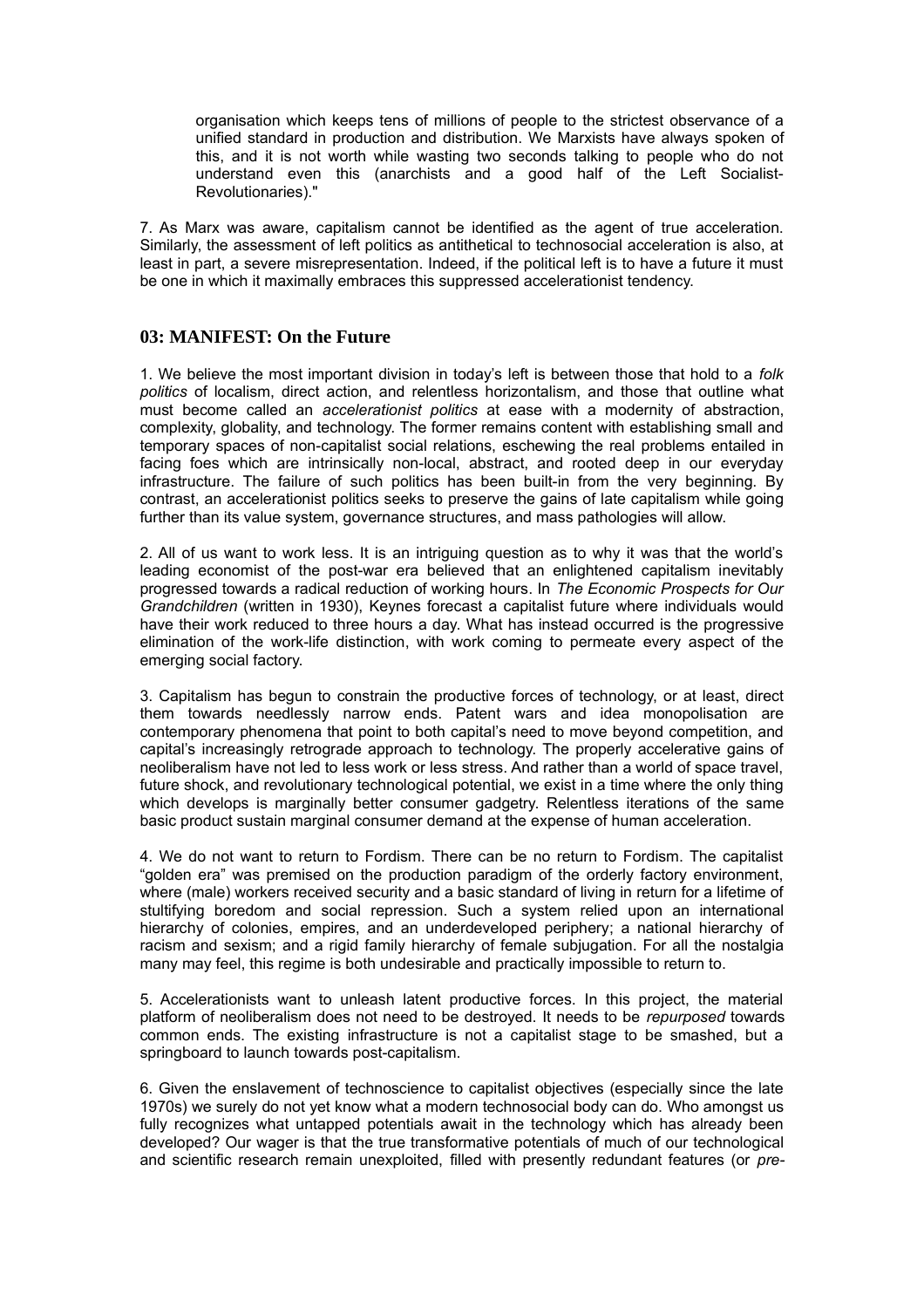*adaptations*) that, following a shift beyond the short-sighted capitalist socius, can become decisive.

7. We want to accelerate the process of technological evolution. But what we are arguing for is not techno-utopianism. Never believe that technology will be *sufficient* to save us. Necessary, yes, but never sufficient without socio-political action. Technology and the social are intimately bound up with one another, and changes in either potentiate and reinforce changes in the other. Whereas the techno-utopians argue for acceleration on the basis that it will automatically overcome social conflict, our position is that technology should be accelerated precisely because it is needed in order to *win* social conflicts.

8. We believe that any post-capitalism will require post-capitalist planning. The faith placed in the idea that, after a revolution, the people will spontaneously constitute a novel socioeconomic system that isn't simply a return to capitalism is naïve at best, and ignorant at worst. To further this, we must develop both a cognitive map of the existing system and a speculative image of the future economic system.

9. To do so, the left must take advantage of every technological and scientific advance made possible by capitalist society. We declare that quantification is not an evil to be eliminated, but a tool to be used in the most effective manner possible. Economic modelling is – simply put – a necessity for making intelligible a complex world. The 2008 financial crisis reveals the risks of blindly accepting mathematical models on faith, yet this is a problem of illegitimate authority not of mathematics itself. The tools to be found in social network analysis, agent-based modelling, big data analytics, and non-equilibrium economic models, are necessary cognitive mediators for understanding complex systems like the modern economy. The accelerationist left must become literate in these technical fields.

10. Any transformation of society must involve economic and social experimentation. The Chilean Project Cybersyn is emblematic of this experimental attitude – fusing advanced cybernetic technologies, with sophisticated economic modelling, and a democratic platform instantiated in the technological infrastructure itself. Similar experiments were conducted in 1950s-1960s Soviet economics as well, employing cybernetics and linear programming in an attempt to overcome the new problems faced by the first communist economy. That both of these were ultimately unsuccessful can be traced to the political and technological constraints these early cyberneticians operated under.

11. The left must develop sociotechnical hegemony: both in the sphere of ideas, and in the sphere of material platforms. Platforms are the infrastructure of global society. They establish the basic parameters of what is possible, both behaviourally and ideologically. In this sense, they embody the material transcendental of society: they are what make possible particular sets of actions, relationships, and powers. While much of the current global platform is biased towards capitalist social relations, this is not an inevitable necessity. These material platforms of production, finance, logistics, and consumption can and will be reprogrammed and reformatted towards post-capitalist ends.

12. We do not believe that direct action is sufficient to achieve any of this. The habitual tactics of marching, holding signs, and establishing temporary autonomous zones risk becoming comforting substitutes for effective success. "At least we have done *something*" is the rallying cry of those who privilege self-esteem rather than effective action. The only criterion of a good tactic is whether it enables significant success or not. We must be done with fetishising particular modes of action. Politics must be treated as a set of dynamic systems, riven with conflict, adaptations and counter-adaptations, and strategic arms races. This means that each individual type of political action becomes blunted and ineffective over time as the other sides adapt. No given mode of political action is historically inviolable. Indeed, over time, there is an increasing need to discard familiar tactics as the forces and entities they are marshalled against learn to defend and counter-attack them effectively. It is in part the contemporary left's inability to do so which lies close to the heart of the contemporary malaise.

13. The overwhelming privileging of democracy-as-process needs to be left behind. The fetishisation of openness, horizontality, and inclusion of much of today's 'radical' left set the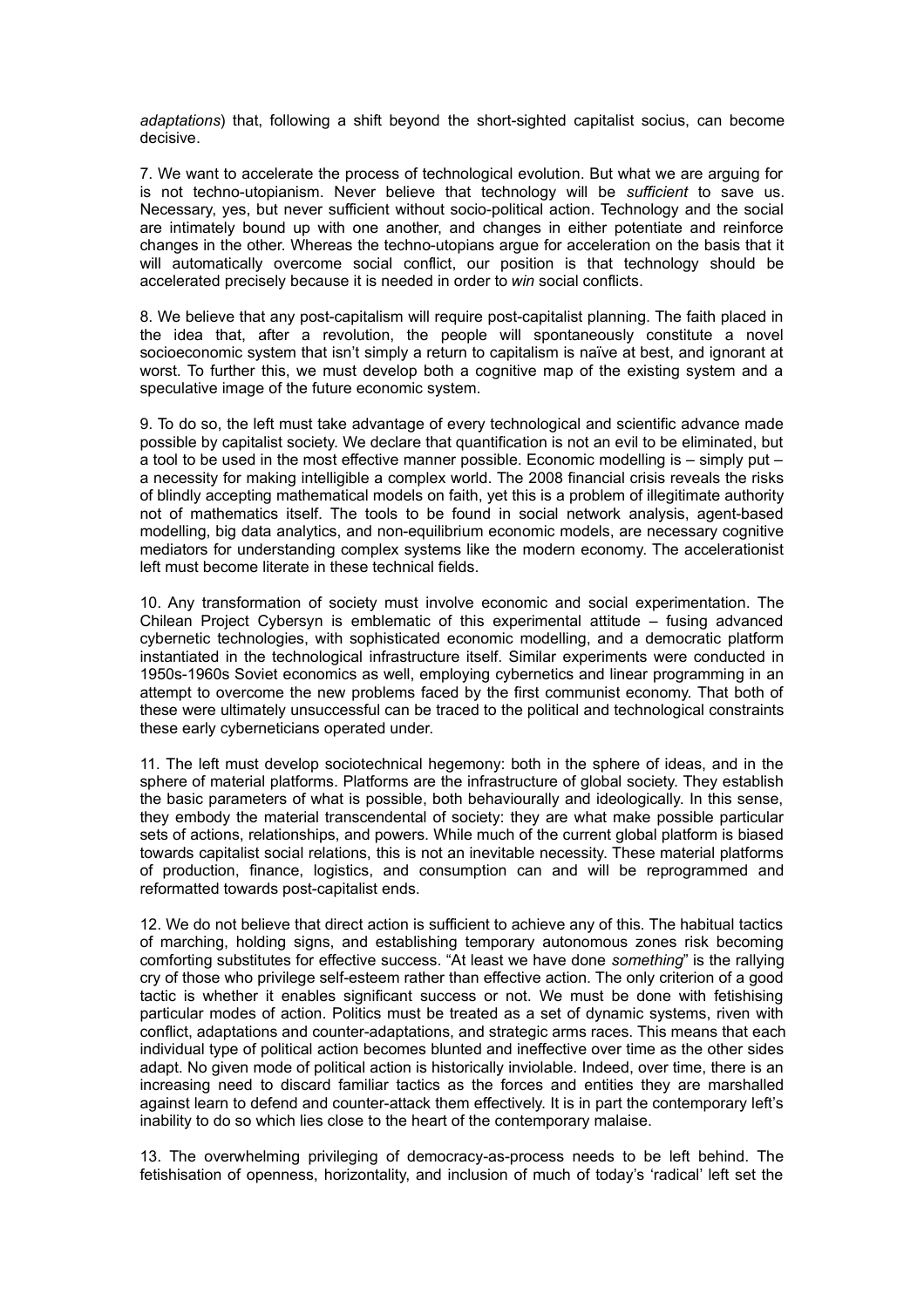stage for ineffectiveness. Secrecy, verticality, and exclusion all have their place as well in effective political action (though not, of course, an exclusive one).

14. Democracy cannot be defined simply by its means – not via voting, discussion, or general assemblies. Real democracy must be defined by its goal – collective self-mastery. This is a project which must align politics with the legacy of the Enlightenment, to the extent that it is only through harnessing our ability to understand ourselves and our world better (our social, technical, economic, psychological world) that we can come to rule ourselves. We need to posit a collectively controlled legitimate vertical authority *in addition* to distributed horizontal forms of sociality, to avoid becoming the slaves of either a tyrannical totalitarian centralism or a capricious emergent order beyond our control. The command of The Plan must be married to the improvised order of The Network.

15. We do not present any particular organisation as the ideal means to embody these vectors. What is needed – what has always been needed – is an ecology of organisations, a pluralism of forces, resonating and feeding back on their comparative strengths. Sectarianism is the death knell of the left as much as centralization is, and in this regard we continue to welcome experimentation with different tactics (even those we disagree with).

16. We have three medium term concrete goals. First, we need to build an intellectual infrastructure. Mimicking the Mont Pelerin Society of the neoliberal revolution, this is to be tasked with creating a new ideology, economic and social models, and a vision of the good to replace and surpass the emaciated ideals that rule our world today. This is an infrastructure in the sense of requiring the construction not just of ideas, but institutions and material paths to inculcate, embody and spread them.

17. We need to construct wide-scale media reform. In spite of the seeming democratisation offered by the internet and social media, traditional media outlets remain crucial in the selection and framing of narratives, along with possessing the funds to prosecute investigative journalism. Bringing these bodies as close as possible to popular control is crucial to undoing the current presentation of the state of things.

18. Finally, we need to reconstitute various forms of class power. Such a reconstitution must move beyond the notion that an organically generated global proletariat already exists. Instead it must seek to knit together a disparate array of partial proletarian identities, often embodied in post-Fordist forms of precarious labour.

19. Groups and individuals are already at work on each of these, but each is on their own insufficient. What is required is all three feeding back into one another, with each modifying the contemporary conjunction in such a way that the others become more and more effective. A positive feedback loop of infrastructural, ideological, social and economic transformation, generating a new complex hegemony, a new post-capitalist technosocial platform. History demonstrates it has always been a broad assemblage of tactics and organisations which has brought about systematic change; these lessons must be learned.

20. To achieve each of these goals, on the most practical level we hold that the accelerationist left must think more seriously about the flows of resources and money required to build an effective new political infrastructure. Beyond the 'people power' of bodies in the street, we require funding, whether from governments, institutions, think tanks, unions, or individual benefactors. We consider the location and conduction of such funding flows essential to begin reconstructing an ecology of effective accelerationist left organizations.

21. We declare that only a Promethean politics of maximal mastery over society and its environment is capable of either dealing with global problems or achieving victory over capital. This mastery must be distinguished from that beloved of thinkers of the original Enlightenment. The clockwork universe of Laplace, so easily mastered given sufficient information, is long gone from the agenda of serious scientific understanding. But this is not to align ourselves with the tired residue of postmodernity, decrying mastery as proto-fascistic or authority as innately illegitimate. Instead we propose that the problems besetting our planet and our species oblige us to refurbish mastery in a newly complex guise; whilst we cannot